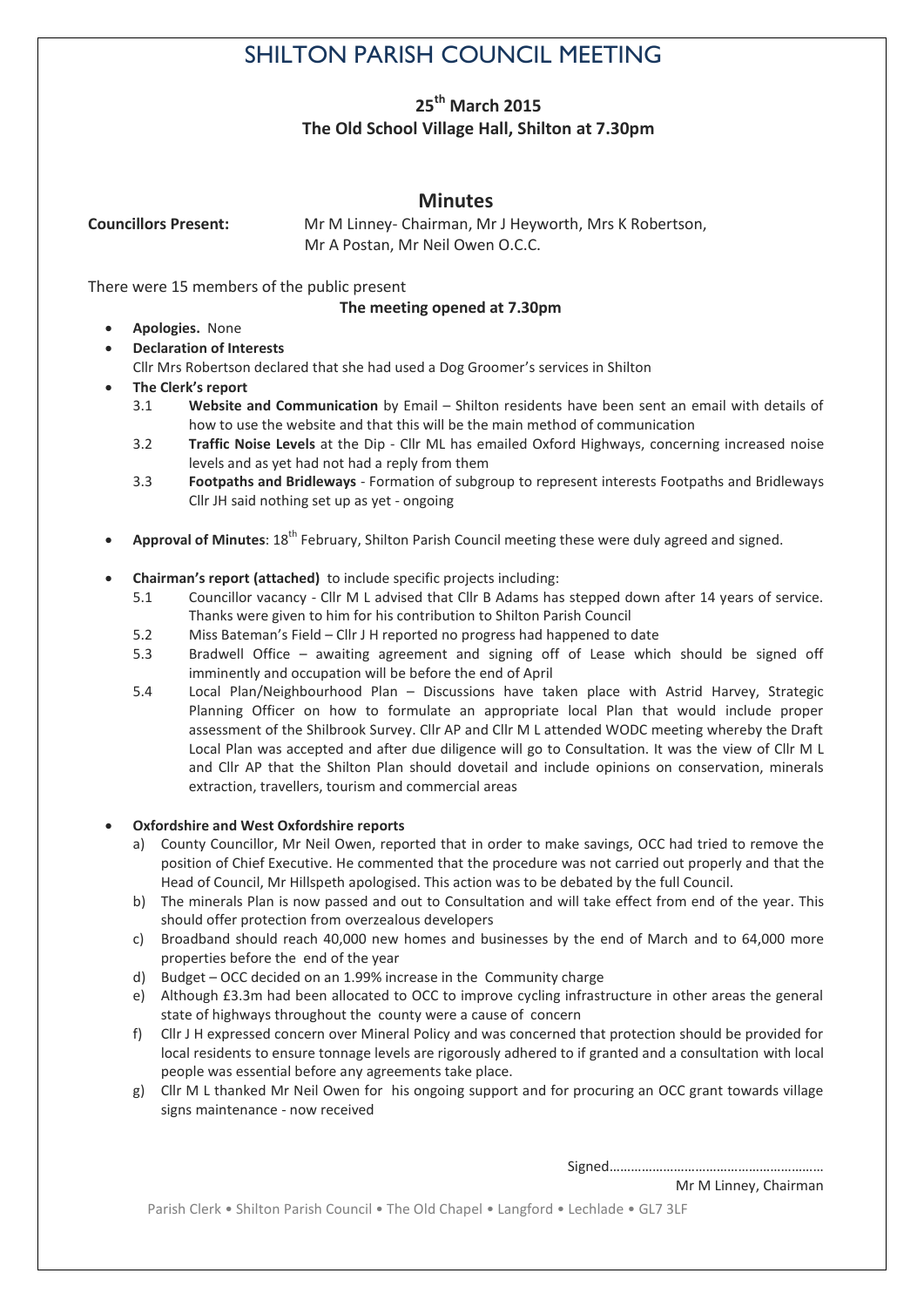#### **District Councillor (Mr Alex Postan)**

Cllr AP responded that although 200,000 tons a year was allocated only 60,000 tons a year was produced. WODC was the 2<sup>nd</sup> lowest Shire in Great Britain and had wiped out debt. They had also increased services, cut tax and implemented cut backs and now had £1m in reserves. WODC aimed at 100% Broadband within 5 years

The Ecotricity Solar Farm development application has been rejected

#### **Public Consultation**

- **Q.** Has a date been agreed for the village to view the Bunds?
- **A.** These are on private land and need to have permission granted
- **Q.** What is phase 2 of the flood defence plan?
- **A.** The original plan was to put a pipe through Pack Horse Bridge which would come out at the forge. This was rejected. The current proposal is to turn Miss Bateman's field back into a flood plain and that the initial quote for work matches the same remaining defence fund
- **Q**. Is there a plan for a spur to be built off the Link road, past the football field , towards Burford or is this a rumour?
- **A**. Mr N Owen offered to make enquiries
- **Q.** Is making a slip road going west to Cheltenham part of the WODC plan?
- **A**. This would cost WODC £4m and they already had £1.6m towards it.
- **Q**. Will the decision against the Solar Farm go to appeal and will notification be given?
- **A.** Cllr ML said lessons had been learned regarding the appeals procedure and SPC would advise residents should an appeal be registered
- **Q**. Is there a time limit for an appeal?
- **A.** 6 months to register an appeal and only new objections submitted. There is a three week period for this and we cannot be present at the hearing.
- **Q.** Can the Ecotricity Solar Farm fields be turned back to its original state?
- **A.** The meeting decided to form a subgroup and formulate new objections should an appeal be forthcoming. Cllr JH agreed along with Mr M Tait, John Colson, Ronnie Scard and David Cuthbertson Regarding the Stonelands development the Highways department will supervise the restoration of landscaping and planting of verges. Photographs were taken of the road prior to the work commencing.
- **Q.** There is an increase in Dog excrement in Shilton and would it be prudent to supply waste bins for this at two sites in the village.
- **A.** Cllr AP agreed to look at costs and implications.

#### **Business Items**

- 8.1 Financial report
	- Bank stands at £14.479.89.

This includes a cheque recently presented for £1000 from OCC and a balance of £9,400.51 for flood defence work, leaving a working balance of £5070.38. There are payments to be made out and is estimated that at the end of March we will have a balance of approximately £3k in the account before the Precept payment in April

8.2 Applications for grants - none

#### **Local services and amenities –none to report**

Signed………………………………………….

Mr M Linney, Chairman

Parish Clerk • Shilton Parish Council • The Old Chapel • Langford • Lechlade • GL7 3LF